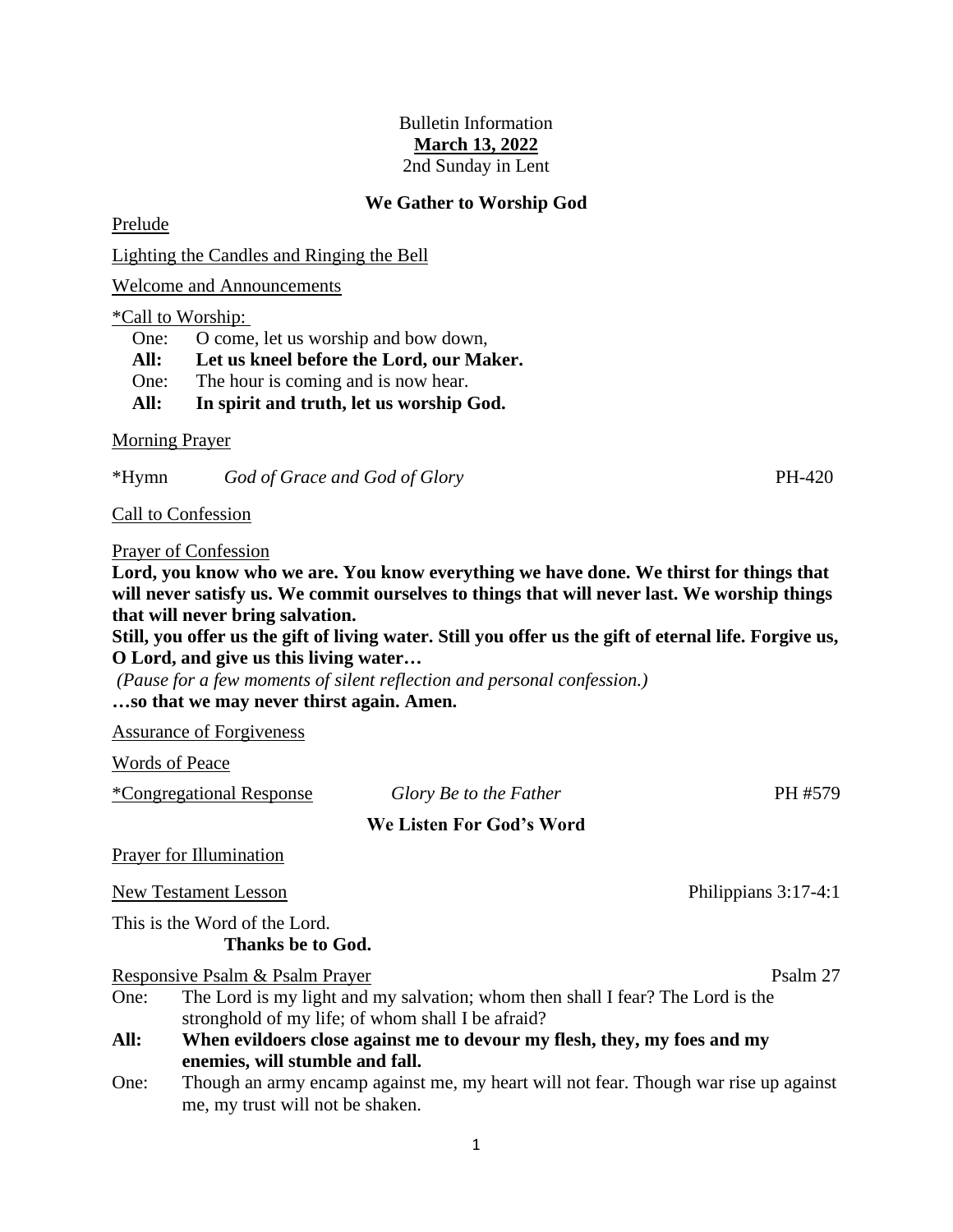- **All: And one thing I ask of the Lord, on thing I seek; that I may dwell in the house of the Lord all the days of my life; and to seek God in the temple.**
- One: For in the day of trouble God will give me shelter, hide me in the hidden places of the sanctuary, and raise me high upon a rock.
- **All: Even now my head is lifted up above my enemies who surround me. Therefore I will offer sacrifice in the sanctuary, sacrifices of rejoicing; I will sing and make music to the Lord.**
- One: Hear my voice, O Lord, when I call; have mercy on me and answer me.
- **All: My heart speaks your message – "Seek my face." Your face, O Lord, I will seek.**
- One: Hide not your face from me, turn not away from your servant in anger. Cast me not away – you have been my helper; forsake me not, O God of my salvation.
- **All: Though my father and my mother forsake me, the Lord will take me in.**
- One: Teach me your way, O Lord; lead me on a level path, because of my oppressors.
- **All: Subject me not to the will of my foes, for they rise up against me, false witnesses breathing violence.**
- One: This I believe that I will see the goodness of the Lord in the land of the living!
- **All: Wait for the Lord and be strong. Take heart and wait for the Lord.**
- One: Lord God, our light and our salvation, grant that your servants who seek your face in times of trouble may see your goodness in the land of the living, and that we may be set safely on the rock of our faith, Jesus Christ, our Savior and Lord. **Amen.**

## Old Testament Lesson Exodus 17:1-7

This is the Word of the Lord. **Thanks be to God.**

Gospel Lesson John 4:1-42

This is the Word of the Lord. **Thanks be to God.**

Sermon *Thirsty Strangers*

**We Respond to God's Word**

\*Hymn *My Hope is Built on Nothing Less* PH-379

Prayers of the People and the Lord's Prayer

**Our Father who art in heaven, hallowed by thy name. Thy kingdom come, thy will be done, on earth as it is in heaven. Give us this day our daily bread; and forgive us our debts, as we forgive our debtors; and lead us not into temptation, but deliver us from evil. For thine is the kingdom and the power and the glory, forever. Amen.**

Cross Reflection Invitation to the Offering **Offering** \*Congregational Response *Doxology*